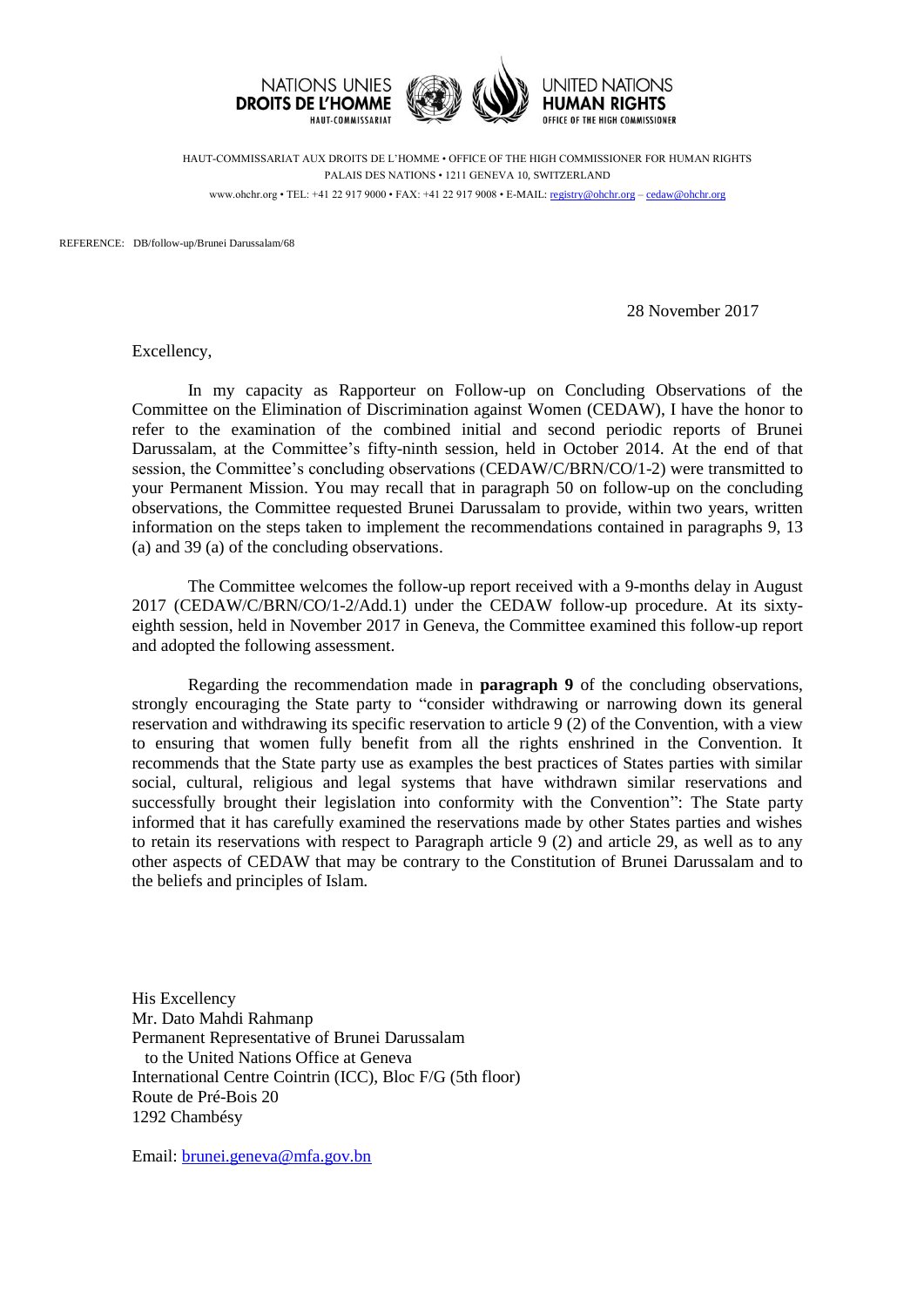

The Committee regrets that the State party has not taken steps to withdraw or narrow down its reservations to the Convention. It considers that the recommendation **has not been implemented**. It moreover regrets information received by the State party **reflecting the rejection of the recommendation**.

The Committee, reminds the State party of its obligation to ensure that women fully benefit from all rights laid down in the Convention, including the equal right of women with respect to the nationality of their children. It recommends that, in relation to **paragraph 9** of the concluding observations, the State party provide, **in its next periodic report,** information on further actions taken to withdraw or narrow down its general reservation and to withdraw its specific reservation to article 9 (2) of the Convention.

With regards to the recommendation made in **paragraph 13** of the concluding observations, urging the State party "to immediately review the new Sharia Penal Code Order 2013 with a view to repealing its direct and indirect discriminatory provisions affecting women": The State party reported that the Syariah Penal Code Order of 2013 is non-discriminatory in nature, and that this legal order is necessary to strengthen the current criminal law and for the protection of human rights, including the rights of women.

The Committee regrets that the State party has not taken steps to repeal direct and indirect discriminatory provisions of the Syariah Penal Code Order of 2013. It considers that the recommendation **has not been implemented**. It moreover regrets information received by the State party **reflecting the rejection of the recommendation**.

The Committee recalls that through the ratification of the CEDAW, the State party accepted its obligation to ensure that its national legislation is in line with the provisions of the Convention. It recommends that, in relation to **paragraph 13**, the State party provide, **in its next periodic report,** information on further actions taken to review the Sharia Penal Code Order of 2013 with a view to repealing its direct and indirect discriminatory provisions affecting women. It reiterates its recommendation that the State party use as examples the best practices of States parties with similar social, cultural, religious backgrounds and legal systems that have withdrawn similar reservations and successfully brought their legislation into conformity with the Convention.

With regards to the recommendation made in **paragraph 39** of the concluding observations, that the State party "reform the Islamic Family Law Act, taking into consideration the experiences of countries with similar religious backgrounds and legal systems that have successfully harmonized their national legislation with their legally binding obligations under the Convention, specifically with regard to matters of property, divorce, inheritance and the requirement of authorization from the guardian (*wali*) in order to enter into marriage.": The State party reported that its Islamic Family Act incorporates provisions protecting women and does not dilute or minimize its obligations under the Convention.

The Committee regrets that the State party has not taken steps to reform the Islamic Family Act. It considers that the recommendation **has not been implemented**. It moreover regrets information received by the State party **reflecting the rejection of the recommendation**.

Reiterating the obligation to bring the State party's national legislation in line with the rights enshrined in the Convention, to which the State party committed when ratifying the CEDAW, the Committee recommends that, in relation to **paragraph 39**, the State party provide, **in its next periodic report,** information on further actions taken to reform the Islamic Family Law Act with regard to matters of property, divorce, inheritance and the requirement of authorization from the guardian (*wali*) in order to enter into marriage, taking into consideration the experiences of countries with similar religious backgrounds and legal systems that have